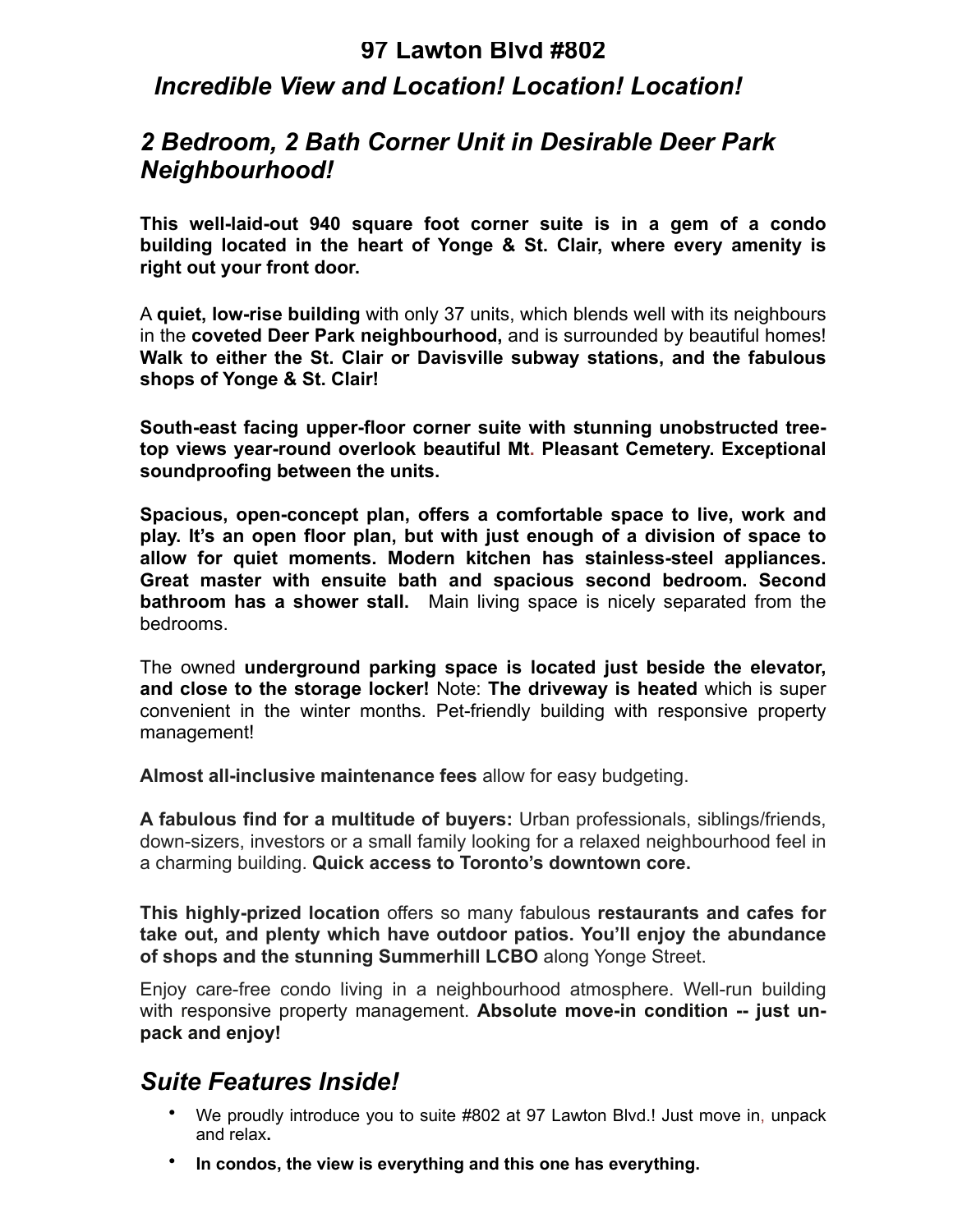- **Abundance of natural light!**
- **Quality grey-wood laminate floors throughout.**
- **Freshly painted.**
- **Double front hall closet and long hallway divides the main principal rooms from the bedrooms.**
- **Expansive open-concept and sun-filled living/dining room with Juliette balcony allows for lots of fresh air and a nice cross-breeze throughout the suite.**  Lots of space for large furnishings and entertaining. **Built-in curio** cabinet to display some of your prized objects or your bar, also has a space to hide away some of your lesser used items.
- **Modern kitchen offers a large breakfast bar with double sinks and stainless steel appliances.** Plenty of cupboard and counter space to prep all your meals.
- **Master bedroom includes:** 
	- o **4-piece ensuite bath with marble floors**
	- o **Wall-to-wall closet with sliding doors**
	- o **Separate linen closet**
- **Large sun-filled 2nd bedroom with a double closet.**
- **3-piece bath with marble surround is combined with the laundry area;** neatly tucked behind closed closet doors.

## *Superb Midtown Location!*

Located just west of Yonge Street and north of St. Clair Avenue East where you are surrounded by great company of the following neighbourhoods **- nearby Rosedale, Moore Park, Davisville Village, Forest Hill & Summerhill!** 

Deer Park is different from many upscale Toronto neighbourhoods in that its homes are not isolated on the periphery of the neighbourhood. The residential streets spill out onto either Yonge Street or St. Clair Avenue, **right into the heart of Toronto's shopping, entertainment, and business districts.**

**Plenty of local shopping!** The Yonge and St. Clair shopping district is known for its many fine restaurants. The high profile retailers in this area **attract shoppers from all over the city.** 

Most of the local staples and grocery stores are located inside the **St. Clair Centre or at the Delisle Court.** There is a new **Loblaws just steps away.** 

**The benefit of having the Summerhill, Yorkville and the Mount Pleasant/Davisville shopping districts** adds to the appeal of the area.

**Plenty of parks & nature surround! Mount Pleasant Cemetery,** one of Canada's most historic and beautiful cemeteries, is located on the East side of Yonge between Heath and Merton; it's essentially just across the street. A great place to walk/jog; so much so that this park-like green space has measured out 1 Km, 3 Km, and 5 Km walking/running routes.

**The Rosehill Reservoir** located at 75 Rosehill Ave, is **one of Toronto's prettiest green spaces. Together with David Balfour Park** you have an oasis in the bustling midtown core. The park features a **surfaced path that's ideal for walking, jogging and cycling**. Enjoy the pretty **four-acre reflecting pool lined with cobblestones**. There is also an adjacent **waterfall with a small bridge and a maze of stairs** on each side, as well as a separate water fountain feature with a dramatic overhead spray that rushes water into the oval pool below. This well treed park has a large children's playground. Sign markers on